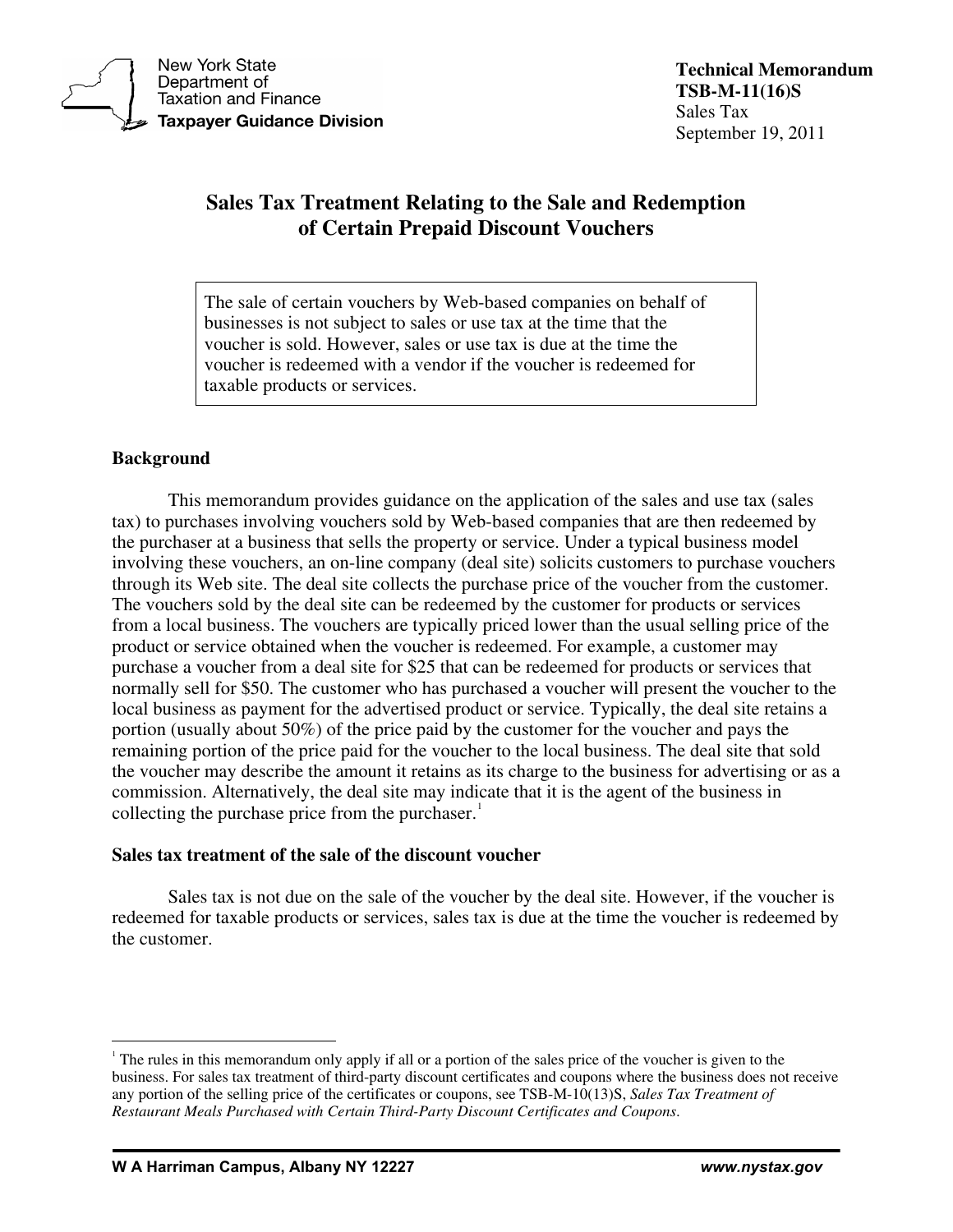#### **Sales tax treatment when the voucher is redeemed**

No sales tax is due if the voucher is redeemed for products or services not subject to sales tax. However, sales tax is due and must be collected from the customer when a voucher is redeemed for taxable products or taxable services. In this case, the amount subject to sales tax depends on whether the voucher is a *specific product or service voucher* or a *stated face value voucher*.

#### Specific product or service voucher

A *specific product or service voucher* is a voucher without a specific stated value that may be redeemed only for a specified product or service or combination of products and/or services. A voucher qualifies as a *specific product or service voucher* even if the normal or regular selling price of the product or service is stated on the voucher.

When this type of voucher is redeemed for a taxable product or service, the amount subject to sales tax is the total price that the customer paid the deal site for the voucher.

However, when this type of voucher can be redeemed more than once for a specifically identified taxable product or service (e.g., a voucher that can be redeemed for two automobile oil change services), the amount subject to sales tax on each redemption is determined by dividing the total amount that the customer paid for the voucher by the number of times the voucher may be redeemed.

There may be cases where a *specific product or service voucher* can be redeemed for a combination of products and/or services. In these cases, the customer does not have the option of purchasing the products or services separately through the redemption of the voucher. Therefore, if the combination of products and/or services includes both taxable and non-taxable products and/or services, the transaction will be treated as the sale of taxable and exempt items sold as a single unit. In that situation, the sales tax due from the customer must be computed on the total price the purchaser paid to the deal site for the voucher.

The following examples illustrate these rules regarding the use of *specific product or service vouchers*.

*Example 1: Mr. Jones purchases a voucher for \$75 which allows Mr. Jones a one night stay at a hotel located in New York State. Mr. Jones incurs no additional charges for the night's stay and the hotel is not in a locality that imposes a local hotel occupancy tax. The amount subject to sales tax when Mr. Jones redeems the voucher at the hotel is \$75. Assuming a state and local combined sales tax rate of 8%, the hotel would be required to collect \$6.00 of sales tax (8% x \$75) from Mr. Jones.* 

*Example 2: Mr. Smith purchases a voucher for \$50 which is redeemable for one automobile detailing service from a business located in New York State. When Mr. Smith redeems the voucher, the amount subject to sales tax is \$50. Assuming a state and local*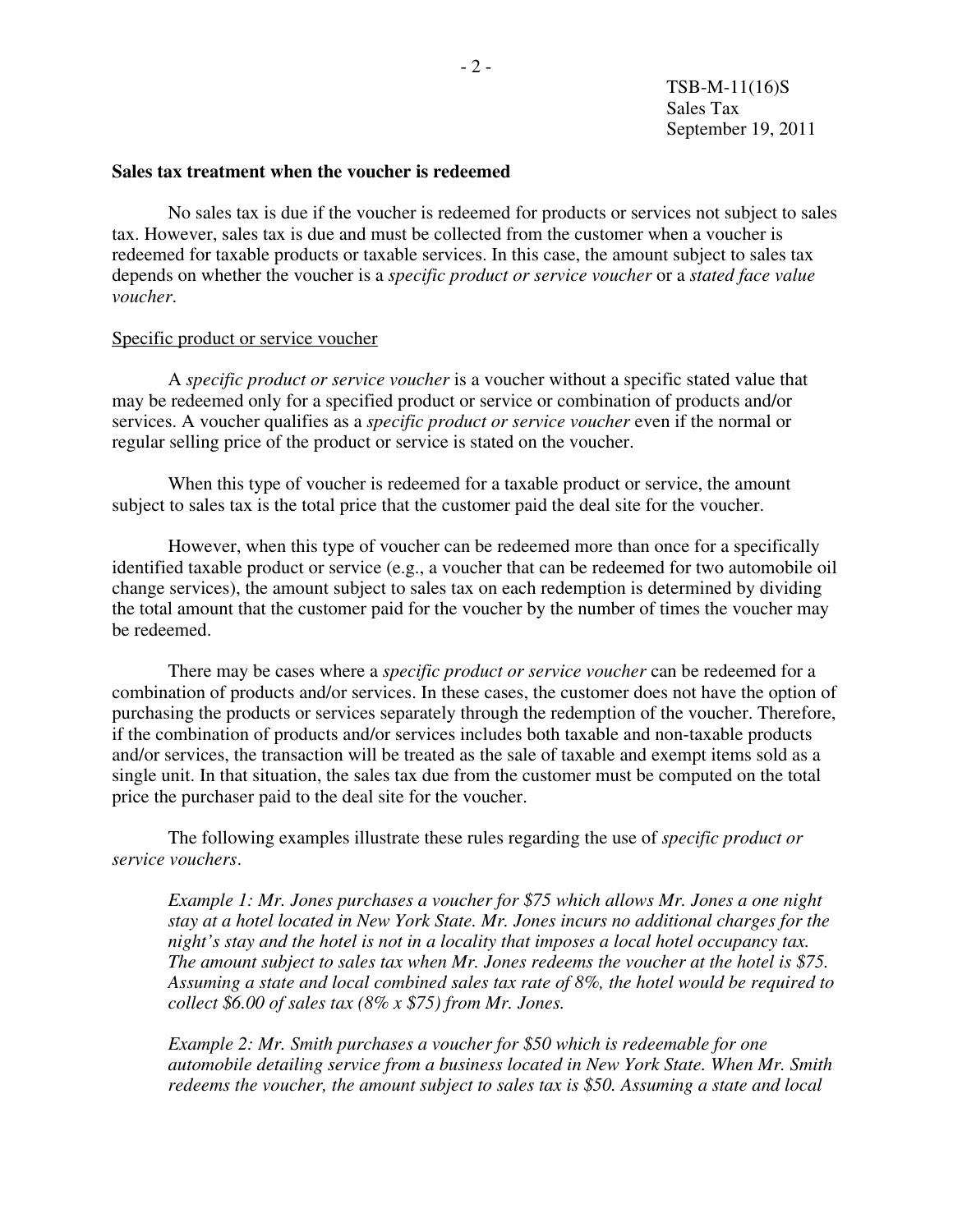TSB-M-11(16)S Sales Tax September 19, 2011

*combined sales tax rate of 8%, the business would be required to collect \$4.00 of sales tax (8% x \$50) from Mr. Smith.* 

*Example 3: Ms. Z purchases a voucher for \$20 which is redeemable for 2 oil change services at a business located in New York State. Because Ms. Z can use the voucher two times, the \$20 voucher price is divided in half to determine the amount subject to sales tax each time she redeems it for an oil change. Thus, the amount subject to sales tax when Ms. Z redeems the voucher for the first oil change service is \$10. Likewise, the amount subject to sales tax when she redeems the voucher for the second oil change service is \$10. Assuming a state and local combined sales tax rate of 8%, the business would be required to collect 80 cents of sales tax (8% x \$10) each time the voucher is redeemed.* 

*Example 4: Ms. K purchases a voucher for \$6 which is redeemable for admission to a movie theatre to view a movie and for a box of popcorn and a fountain soda at the movie theatre's snack bar. Since the voucher that Ms. K purchased is redeemable for a combination of taxable and non-taxable products (i.e., the box of popcorn and fountain soda are taxable items but the admission charge to the movie theatre is non-taxable), the total amount paid for the voucher is subject to sales tax. Assuming a state and local combined sales tax rate of 7%, the movie theatre would be required to collect 42 cents of sales tax (7% x \$6) from Ms. K when she redeems the voucher.*

#### Stated face value voucher

A *stated face value voucher* is a voucher with a specifically stated value, and when redeemed, the value of the voucher is applied towards the price of the products or services purchased by the customer.

A *stated face value voucher* is generally treated in the same manner as a gift card. That is, it is treated as cash up to the stated face value of the voucher. Therefore, when this type of voucher is redeemed for taxable products or services sales tax is computed on the selling price of the items before the value of the voucher is applied against the purchase price.

If a stated face value voucher is redeemed for products and services with a value equal to or more than the face value of the voucher, any sales tax due must be collected from the customer at the time the sale occurs. However, if the voucher is redeemed for products and services valued at less than the face value of the voucher, the business can handle the collection and remittance of any sales tax due in one of two ways. A business may choose to collect the sales tax from the customer on the total value of the taxable products and services at the time of the sale. For example, if a \$100 stated face value voucher is used to purchase books with a value of \$90, before application of the voucher, the seller could collect the tax on the \$90 from the purchaser at the time that the voucher is used to make the purchase (e.g., in an 8% taxing jurisdiction the vendor would collect \$7.20 in cash from the purchaser at the time of the sale). Alternatively, the business may allow the customer to use the remaining value of the voucher to pay the sales tax on the transaction. For example, the remaining \$10 value of the \$100 voucher referenced above could be used by the purchaser towards the payment of the \$7.20 of sales tax.